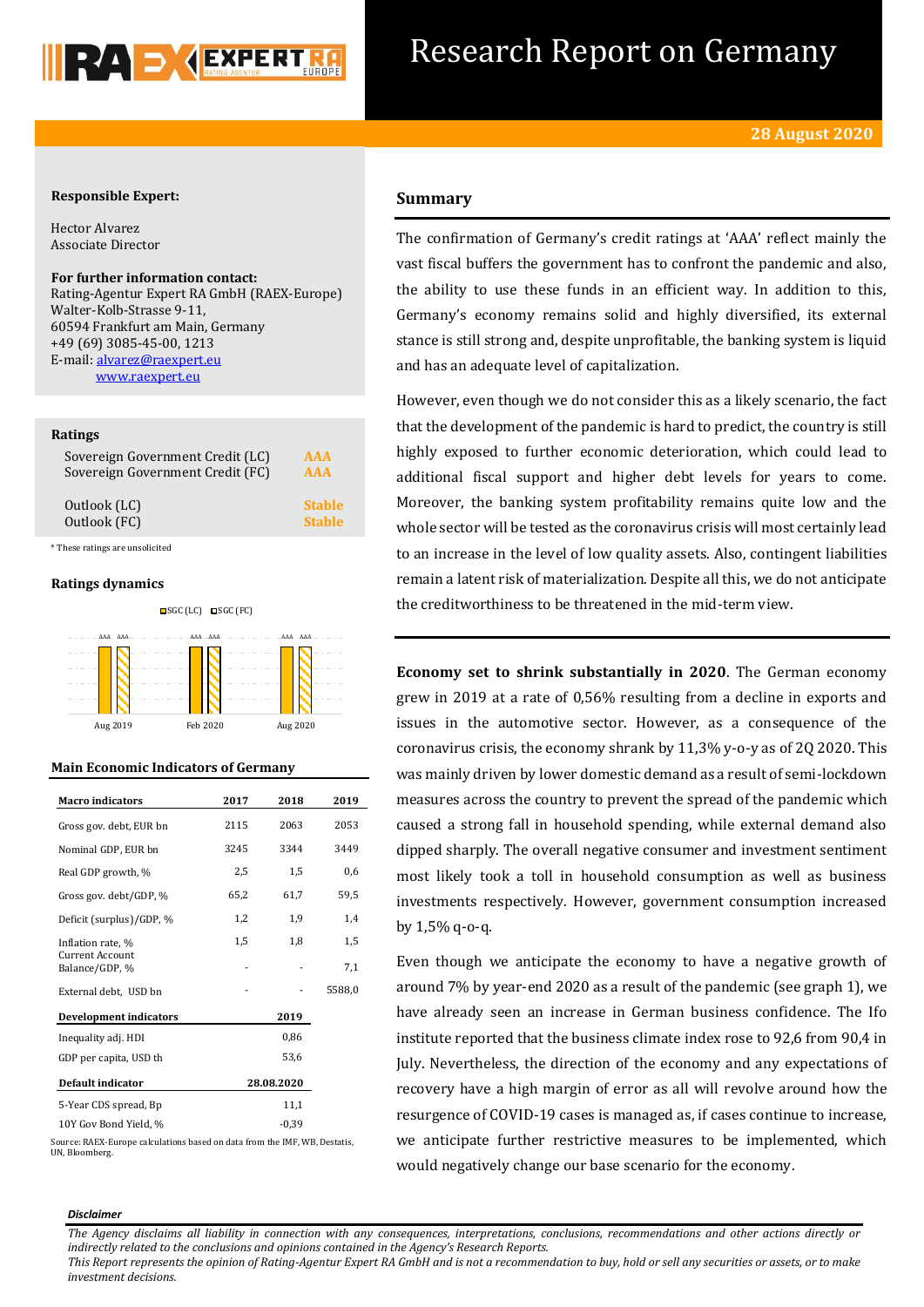**Graph 1:** Macroeconomic indicators, %



**Graph 2:** Fiscal budget dynamics, % of GDP



Source: RAEX-Europe calculations based on data from the IMF and Bundesbank

Overall, Germany remains one of the most developed and competitive countries in the world supported by the highly ambitious export-oriented economy and still stable macroeconomic environment. GDP per capita in PPP terms stood at around USD 53,6 th and the inequality adjusted HDI was 0,86, reflecting a high level of development. Even though unemployment remained low at 3,2% in 2019, the rate increased up to 4,5% as of the end of 2Q 2020 as a consequence of the coronavirus crisis. Nonetheless, the level of job losses has remained balanced resulting from the short-term work program ("Kurzarbeit") where employers, instead of laying off employees, only reduce their working hours and the government pays 60% of the salary. This program has smoothed the unemployment levels, unlike in other developed economies where the rate has spiked dramatically. Regardless, we anticipate the unemployment rate to increase if the coronavirus crisis were to lignin well into 2021.

Finally, the inflation rate was 0% y-o-y as of July 2020 as a result of lower energy prices, a dip in consumption due to the lockdown measures and, as of late, the reduction of the VAT. We expect consumer prices to remain quite low and the HCIP growth to post a figure of around 0,2% by end-2020 (see graph 1).

The demographic developments in Germany continue to be a concern as these dynamics are expected to have a direct impact on economic growth and public finances, while the approval of the basic pension increases public spending while not solving the long-term pension conundrum.

**Fiscal balance to turn negative due to anti-pandemic expenditure**. Germany posted a surplus of 1,45% of GDP in 2019 (see graph 2) marking another year of a positive balance for the government and solidifying the so-called "black zero" policy, which relies on the premise of maintaining a balanced budget and no further debt. However, the current pandemic situation has brought this controversial policy to an end as the government has rushed to increase debt and spending in order to cushion the effects of the crisis.

The government has approved supplementary budgets for around EUR 285 bn so far, while local governments have announced support of around EUR 140 bn. Measures to weather the crisis include expenditures on healthcare, subsidies to support the aforementioned "Kurzarbeit" program (which has been recently extended until 2021), as well as additional child care benefits, grants to SMEs, tax-deferrals, VAT reduction and extended credit guarantees for the international trade sector. As of 25 August 2020, EUR 69,3 bn had already been approved under the protective shield to manage the coronavirus pandemic.

#### *Disclaimer*

*The Agency disclaims all liability in connection with any consequences, interpretations, conclusions, recommendations and other actions directly or indirectly related to the conclusions and opinions contained in the Agency's Research Reports.*

*This Report represents the opinion of Rating-Agentur Expert RA GmbH and is not a recommendation to buy, hold or sell any securities or assets, or to make investment decisions.*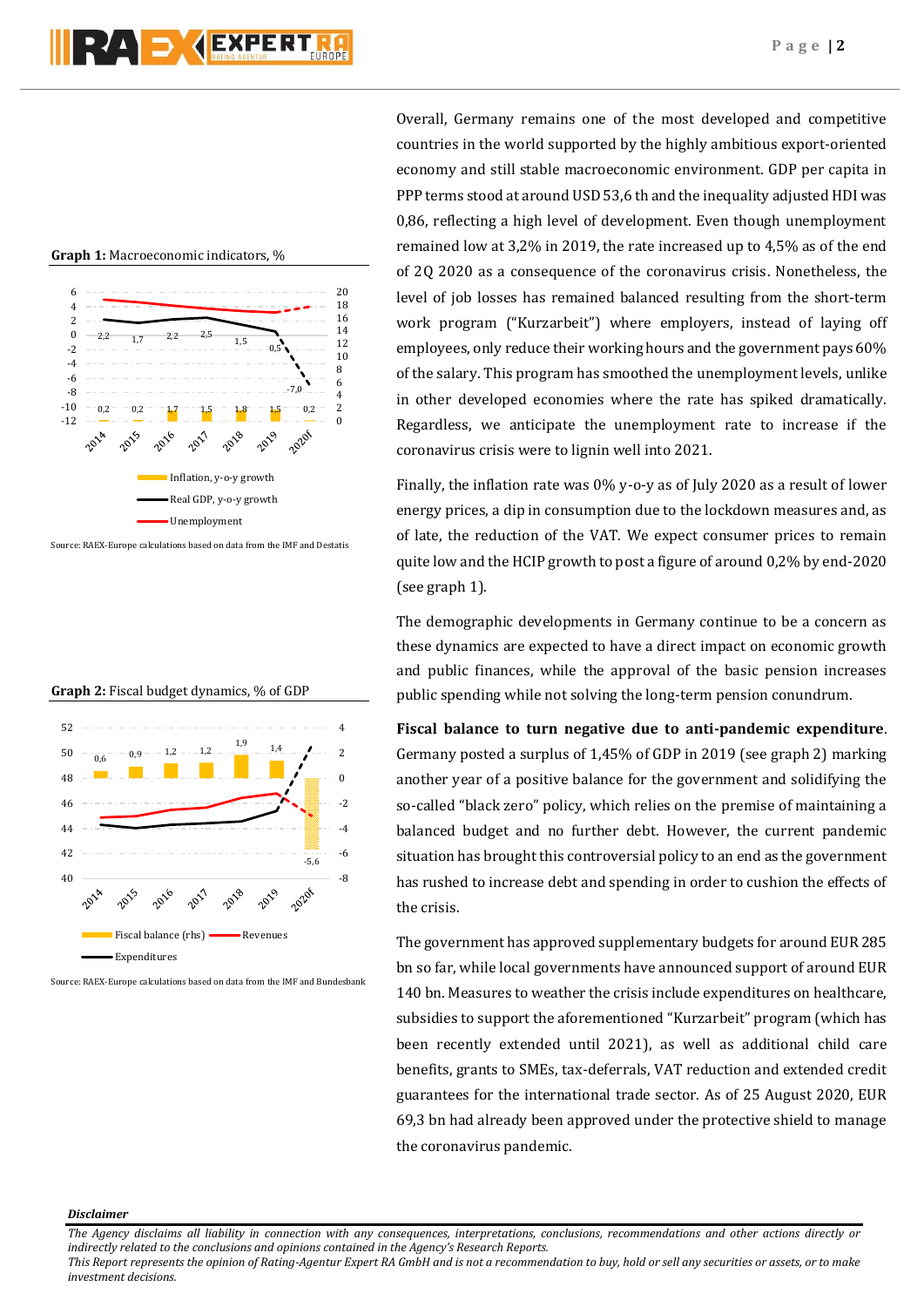# **PAD AEXPERT**

**Graph 3:** Government debt dynamics, % of GDP



Source: RAEX-Europe calculations based on data from the IMF and Bundesbank

**Graph 4:** Credit to the economy dynamics, % of GDP



Source: RAEX-Europe calculations based on data from the IMF and Bundesbank



**Graph 5:** Financial soundness indicators, %

As a result of the aforementioned measures, the government recorded a deficit of 3,2% of GDP in 1H 2020 and we anticipate the budget deficit to stand around 5,6% of GDP in 2020 and to remain on negative territory in 2021 as well.

**Government debt set to hike in order to finance the assistance package.** Government debt to GDP stood at 59,5% and the ratio of debt to budget revenues was 127,8%, both showing a smooth decline before the pandemic started. Now, we anticipate the government o issue around EUR 218,5 bn in debt this year in order to finance the historic assistance package announced by the authorities. Thus we expect the government debt level to increase up to 75% of GDP in 2020 (see graph 3); however, debt levels will most likely resume a declining trend in 2021.

Moreover, the level of short-term debt hiked to around 18% of overall debt and 16% of GDP as of 2Q 2020 also as a consequence of financing measures to overcome the adverse economic effects from the pandemic. Despite this, we consider that the level of short-term debt remains well covered by budget revenues.

The materialization of contingent liabilities risk still lingers for the government. Germany is still the most exposed country in EU to these types of liabilities, as government guarantees are equivalent to around 12,8% of GDP at the end of 2018; while liabilities of public corporations were about 90,5% (mostly related to Landesbanken and Sparkassen). Both figures put Germany among the top-5 countries in the EU in terms of contingent liabilities. Despite this, the risk of these obligations transferring to the balance sheet of the government is fairly negligible.

**Banking sector to deteriorate but will remain stable.** In 2019, banks' assets and domestic lending to GDP hiked by 9p.p. y-o-y and 2p.p. respectively (see graph 4). Nonetheless, as of June 2020 loans have dropped due to lower demand; from May to June 2020, the absolute value of loans to non-MFIs declined by 0,2%. We anticipate an increase in the level of credit to the economy as the reduction of the countercyclical capital buffer from 0,25% to 0% provides additional room to the sector and facilitates credit growth. Moreover, the assistance program set up at KfW will also aid to inject financing into the economy.

The financial soundness indicators of the banking system remain fairly solid. The NPLs to total loans ratio remains below 2%, the capital adequacy ratio is still quite strong at 18% and the liquid assets to total short-term liabilities ratio was solid at 152% (see graph 5) as of 1Q 2020. Despite anticipating the coronavirus crisis to take a toll on some of these metrics,

Source: RAEX-Europe calculations based on data from the IMF and Bundesbank

## *Disclaimer*

*The Agency disclaims all liability in connection with any consequences, interpretations, conclusions, recommendations and other actions directly or indirectly related to the conclusions and opinions contained in the Agency's Research Reports.*

*This Report represents the opinion of Rating-Agentur Expert RA GmbH and is not a recommendation to buy, hold or sell any securities or assets, or to make investment decisions.*